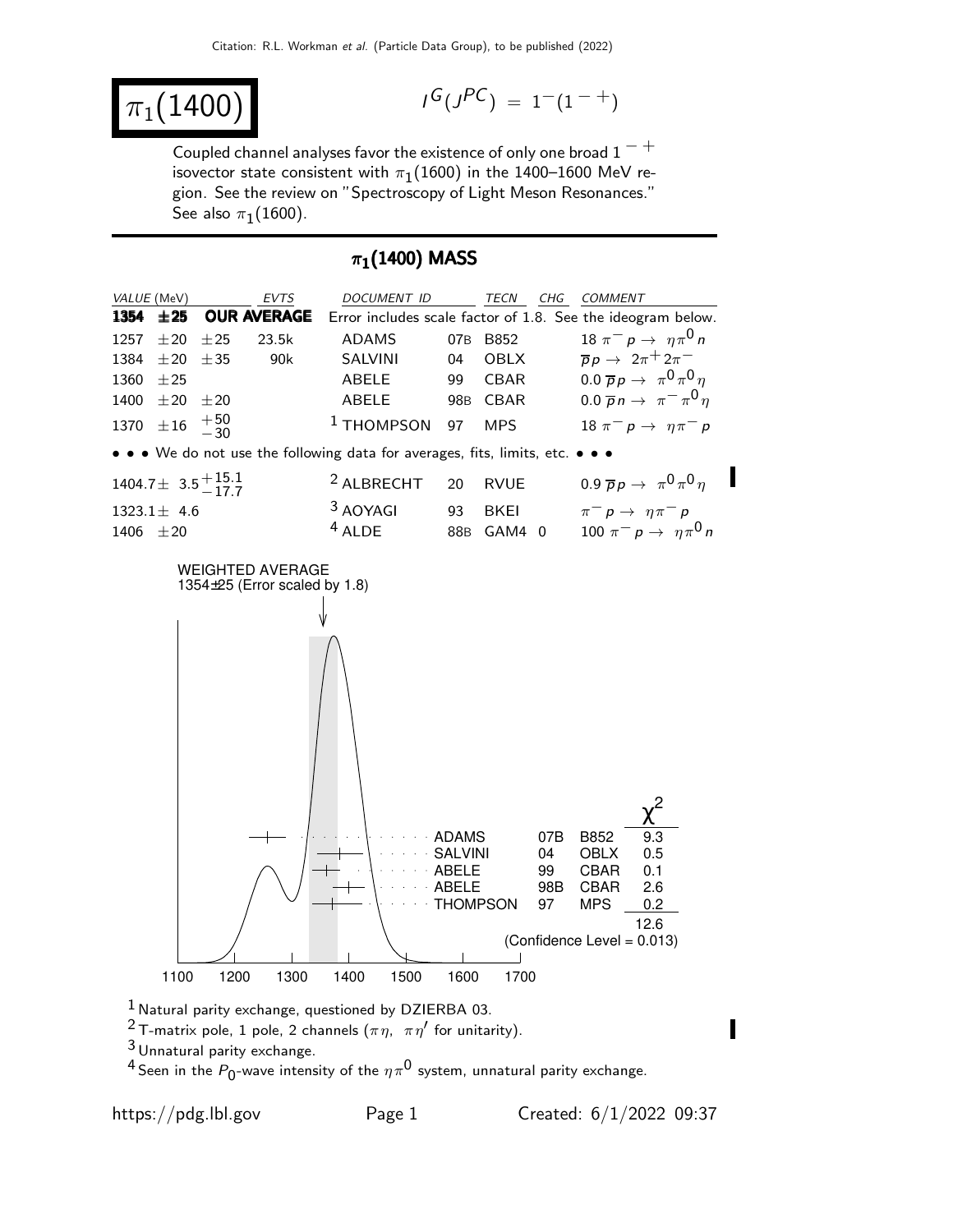$\overline{a}$ 

 $\pi_1$ (1400) MASS (MeV)

| $\pi_1(1400)$ WIDTH                                                                                                                                                                                                                                                                                                      |              |                                                              |                     |                               |                 |                                |                                    |                                                  |
|--------------------------------------------------------------------------------------------------------------------------------------------------------------------------------------------------------------------------------------------------------------------------------------------------------------------------|--------------|--------------------------------------------------------------|---------------------|-------------------------------|-----------------|--------------------------------|------------------------------------|--------------------------------------------------|
| VALUE (MeV)                                                                                                                                                                                                                                                                                                              |              | EVTS                                                         | DOCUMENT ID         |                               | TECN            | CHG                            | <b>COMMENT</b>                     |                                                  |
|                                                                                                                                                                                                                                                                                                                          | 330 $\pm 35$ |                                                              | <b>OUR AVERAGE</b>  |                               |                 |                                |                                    |                                                  |
| 354                                                                                                                                                                                                                                                                                                                      |              | $\pm 64 \pm 58$                                              | 23.5k               | <b>ADAMS</b>                  | 07B             | B852                           |                                    | 18 $\pi^- p \to \eta \pi^0 n$                    |
| 378                                                                                                                                                                                                                                                                                                                      |              | $\pm 50 \pm 50$                                              | 90k                 | <b>SALVINI</b>                | 04              | <b>OBLX</b>                    |                                    | $\overline{p}p \rightarrow 2\pi^+ 2\pi^-$        |
| 220                                                                                                                                                                                                                                                                                                                      | ±90          |                                                              |                     | ABELE                         | 99              | <b>CBAR</b>                    |                                    | 0.0 $\overline{p}p \rightarrow \pi^0 \pi^0 \eta$ |
|                                                                                                                                                                                                                                                                                                                          |              | 310 $\pm 50 + \frac{50}{30}$                                 |                     | <b>ABELE</b>                  | 98 <sub>B</sub> | <b>CBAR</b>                    |                                    | 0.0 $\overline{p}n \to \pi^- \pi^0 \eta$         |
|                                                                                                                                                                                                                                                                                                                          |              | 385 $\pm 40 + \frac{65}{-105}$                               |                     | $1$ THOMPSON 97               |                 | <b>MPS</b>                     |                                    | 18 $\pi^- p \to \eta \pi^- p$                    |
| • • • We do not use the following data for averages, fits, limits, etc. • • •                                                                                                                                                                                                                                            |              |                                                              |                     |                               |                 |                                |                                    |                                                  |
|                                                                                                                                                                                                                                                                                                                          |              | $628.3 \pm 27.1 \begin{array}{c} 35.8 \\ -138.2 \end{array}$ |                     | <sup>2</sup> ALBRECHT 20 RVUE |                 |                                |                                    | 0.9 $\bar{p}p \to \pi^0 \pi^0 \eta$              |
| $143.2 \pm 12.5$                                                                                                                                                                                                                                                                                                         |              |                                                              | <sup>3</sup> AOYAGI | 93                            | <b>BKEI</b>     |                                | $\pi^- p \rightarrow \eta \pi^- p$ |                                                  |
| $4$ ALDE<br>88B GAM4 0<br>180 $\pm 20$                                                                                                                                                                                                                                                                                   |              |                                                              |                     |                               |                 | 100 $\pi^- p \to \eta \pi^0 n$ |                                    |                                                  |
| $1$ Resolution is not unfolded, natural parity exchange, questioned by DZIERBA 03.<br>$\mathcal{L}$ . The contract of the contract of the contract of the contract of the contract of the contract of the contract of the contract of the contract of the contract of the contract of the contract of the contract of th |              |                                                              |                     |                               |                 |                                |                                    |                                                  |

Π

 $\blacksquare$ 

<sup>2</sup> T-matrix pole, 1 pole, 2 channels  $(\pi \eta, \pi \eta'$  for unitarity).

 $3$  Unnatural parity exchange.

 $^4$  Seen in the  $P_0$ -wave intensity of the  $\eta \pi^0$  system, unnatural parity exchange.

## $\pi_1(1400)$  DECAY MODES

|                  | Mode           | Fraction $(\Gamma_i/\Gamma)$ |
|------------------|----------------|------------------------------|
| $\Gamma_1$       | $\eta \pi^0$   | seen                         |
| $\Gamma_2$       | $\eta \pi^-$   | seen                         |
| $\overline{r}_3$ | $\eta'\,\pi$   |                              |
| $\Gamma_{4}$     | $\rho(770)\pi$ | not seen                     |

## $\pi_1(1400)$  BRANCHING RATIOS

| $\Gamma(\eta\pi^0)/\Gamma_{\rm total}$                                                                                |                       |    |             |     |                                                          |  |
|-----------------------------------------------------------------------------------------------------------------------|-----------------------|----|-------------|-----|----------------------------------------------------------|--|
| VALUE                                                                                                                 | <i>DOCUMENT ID</i>    |    | TECN        | CHG | <i>COMMENT</i>                                           |  |
| $\bullet \bullet \bullet$ We do not use the following data for averages, fits, limits, etc. $\bullet \bullet \bullet$ |                       |    |             |     |                                                          |  |
| not seen                                                                                                              | <b>PROKOSHKIN 95B</b> |    | - GAM4      |     | 100 $\pi^- p \rightarrow$                                |  |
| not seen                                                                                                              | $1$ BUGG              | 94 | <b>RVUE</b> |     | $\frac{\eta \pi^0 n}{\overline{p} \rho \to \eta 2\pi^0}$ |  |
| not seen                                                                                                              | $2$ APFI              | 81 | <b>NICE</b> |     | 40 $\pi^ p \rightarrow$                                  |  |
|                                                                                                                       |                       |    |             |     |                                                          |  |

1 Using Crystal Barrel data.

<sup>2</sup> A general fit allowing S, D, and P waves (including  $m=0$ ) is not done because of limited statistics.

| $\Gamma(\eta\pi^-)/\Gamma_{\rm total}$                                        |             |      |                                                       | $\Gamma_2/\Gamma$ |
|-------------------------------------------------------------------------------|-------------|------|-------------------------------------------------------|-------------------|
| <b>VALUE</b>                                                                  | DOCUMENT ID | TECN | COMMENT                                               |                   |
| • • • We do not use the following data for averages, fits, limits, etc. • • • |             |      |                                                       |                   |
| possibly seen                                                                 |             |      | BELADIDZE 93 VES $37\pi^- N \rightarrow \eta \pi^- N$ |                   |
| https://pdg.lbl.gov                                                           | Page 2      |      | Created: $6/1/2022$ 09:37                             |                   |